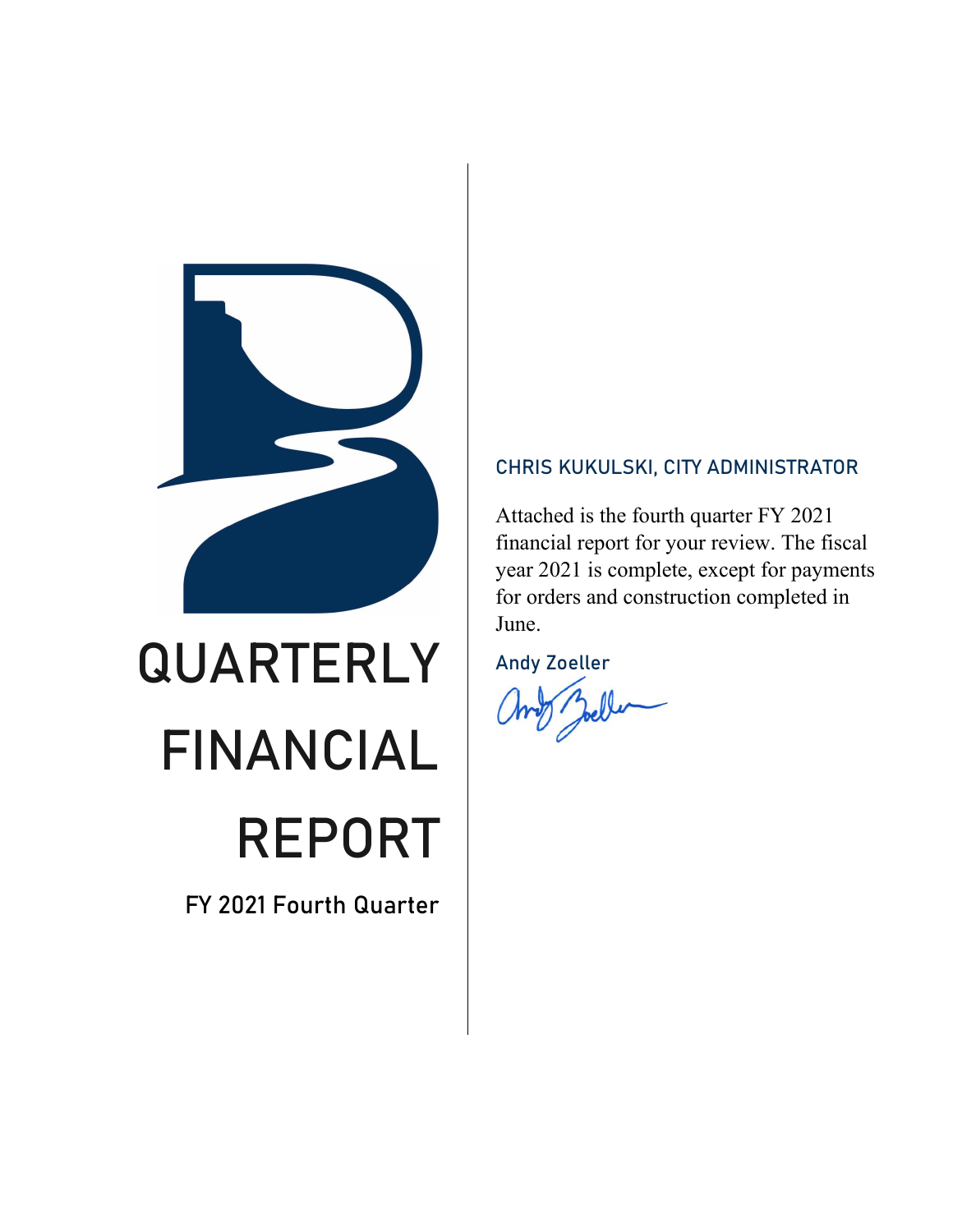

# FY 2021 Q4 SUMMARY

# TAX REVENUE

Overall, the tax revenue in FY21 increased \$4.4M compared to FY20. This was driven by successful passage of the 2020 Public Safety Mill Levy, which increased property tax collections for the Public Safety Fund by \$4.2M. Other tax supported funds experienced smaller increases around 2%.

# CHARGE FOR SERVICE REVENUE

Charge for service revenue is made up from a variety of sources. These include utility charges, internal charges, parks and recreation fees, and others. For FY21, the City received about 1% more than FY20, or \$987,000. Larger increases were noticed in the General Fund (\$645,000), Wastewater  $($508,000)$ , and Water  $($1,922,000)$ . The City also saw decreases at the Airport (\$957,000) and Street/Traffic (\$1,747,000).

# INTERGOVERNMENTAL REVENUE

Intergovernmental revenue is revenue received from other governments. At the City of Billings this is usually the Federal Government or the State of Montana. For FY21, the City received \$54,116,000 from other governments. This is an increase of \$7.2M over FY21. The majority of the increase is a result of the City receiving reimbursement for eligible expenses under the CARES Act. CARES monies were received in many funds at the City, but mainly within our Airport and Public Safety Funds.

Federal grants are not recognized as revenue until all grant requirements have been met. This usually means that the money must be spent on eligible projects before the revenue is recognized. As a result, the intergovernmental revenue number does not include grants that have been awarded, but not yet spent (BUILD Grant, ARPA Funds, unspent CARES Act Grants).

# AMERICAN RESCUE PLAN ACT (ARPA)

The City of Billings is eligible for both State and Federal funds under ARPA. Due to different legislation in the State, each source of funds will have specific restrictions. The City has been awarded \$15,940,314 from the Federal ARPA Grant, and has received  $\frac{1}{2}$  of that amount, or \$7,970,157.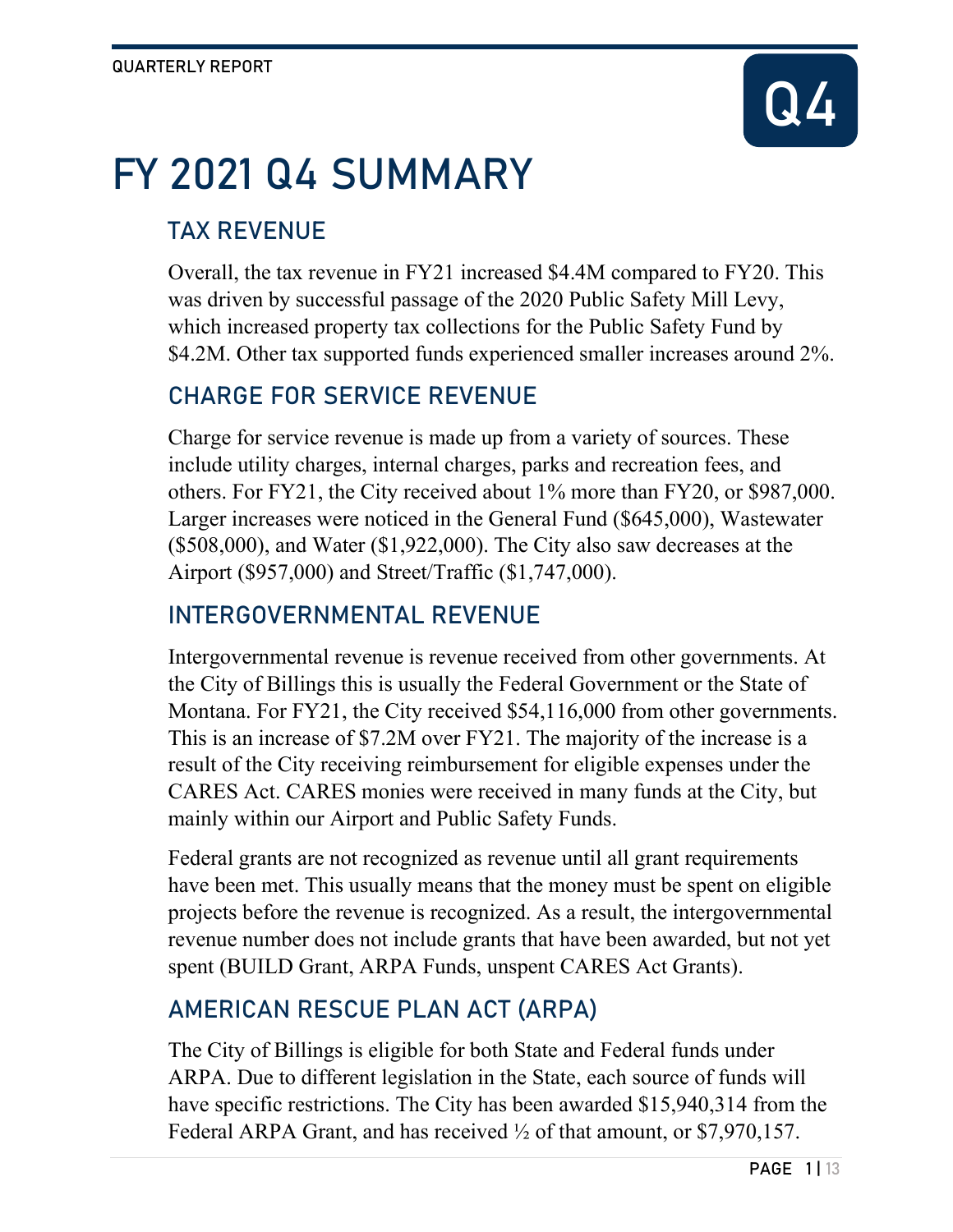

These funds are being held in a fund separate from all other funds at the City. As discussed above, these funds have not been recognized as revenue, and will not be until they are spent on an eligible project.

# FY2021 BUDGETED EXPENSES

All funds at the City finished the year under their budgeted expenses. Major fund detail is provided below.

# FY 2021 Q4

# REVENUES GENERAL FUND

For FY21, the City budgeted \$37.7M, but collected \$37.5M, or 99.6% of the budgeted amount. For FY21, tax revenue in the General Fund is \$17.4M, which is an increase of 2.3% over 2020. This growth is consistent with what has been historically received at the City. Overall revenue in the General Fund increased 3.3%. The two leading revenue sources in the General Fund for FY21 were our Intergovernmental Revenue and Charges for Services, which saw a 3.6% and 17.0% increase over the prior year, totaling \$1.0M more than FY20. The major increase in Charges for Services is a result of increased revenue in the Parks and Recreation programs and swimming pool fees. Additionally, the City received increased revenue from methane gas sales at the landfill, which are deposited into the General Fund.

License and permit revenue is collected throughout the year. When compared to the prior year, there has been an increase of \$95,663. This is largely a result of the cable franchise fee which had been declining in recent years, but that trend recently changed and the City collected a franchise fee of \$1,480,204, an increase of \$180,000 over the prior year. Business license revenue is down \$27,000 over the prior year. Below is a chart showing business license activity for the year, compared to FY20.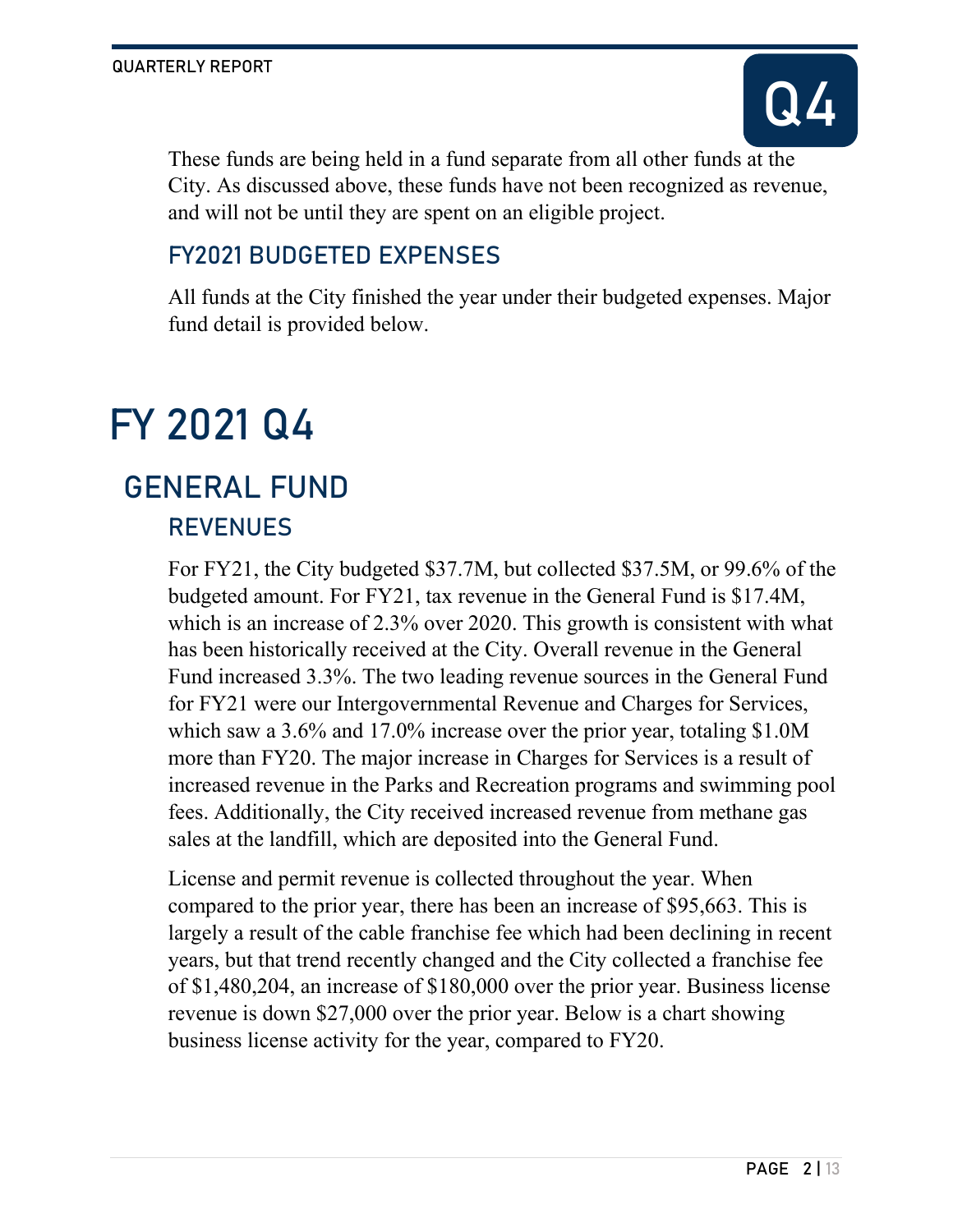

| <b>Fiscal Year</b>             | 2021 | $\frac{12020}{20}$ |
|--------------------------------|------|--------------------|
| New Business License           | 883  | 977                |
| Business Lic. Renewals   5,344 |      | 15.431             |

Fines and forfeiture revenue has decreased \$12,500 compared to the prior fiscal year, or 1.1%.



### EXPENDITURES

The actual expenses in the General Fund for the fourth quarter of FY21 were 63% of budget, or \$26.5 million. This is a decrease of \$12.1 million when compared to the prior fiscal year. The decrease is partially a result of a reduction in Operation and Maintenance costs, but is mostly associated with reduced transfers out. The reduction in transfers is a result of the reduced transfer to the Public Safety Fund. The Public Safety Fund received significant CARES Act Funds, which reduced the amount transferred from the General Fund.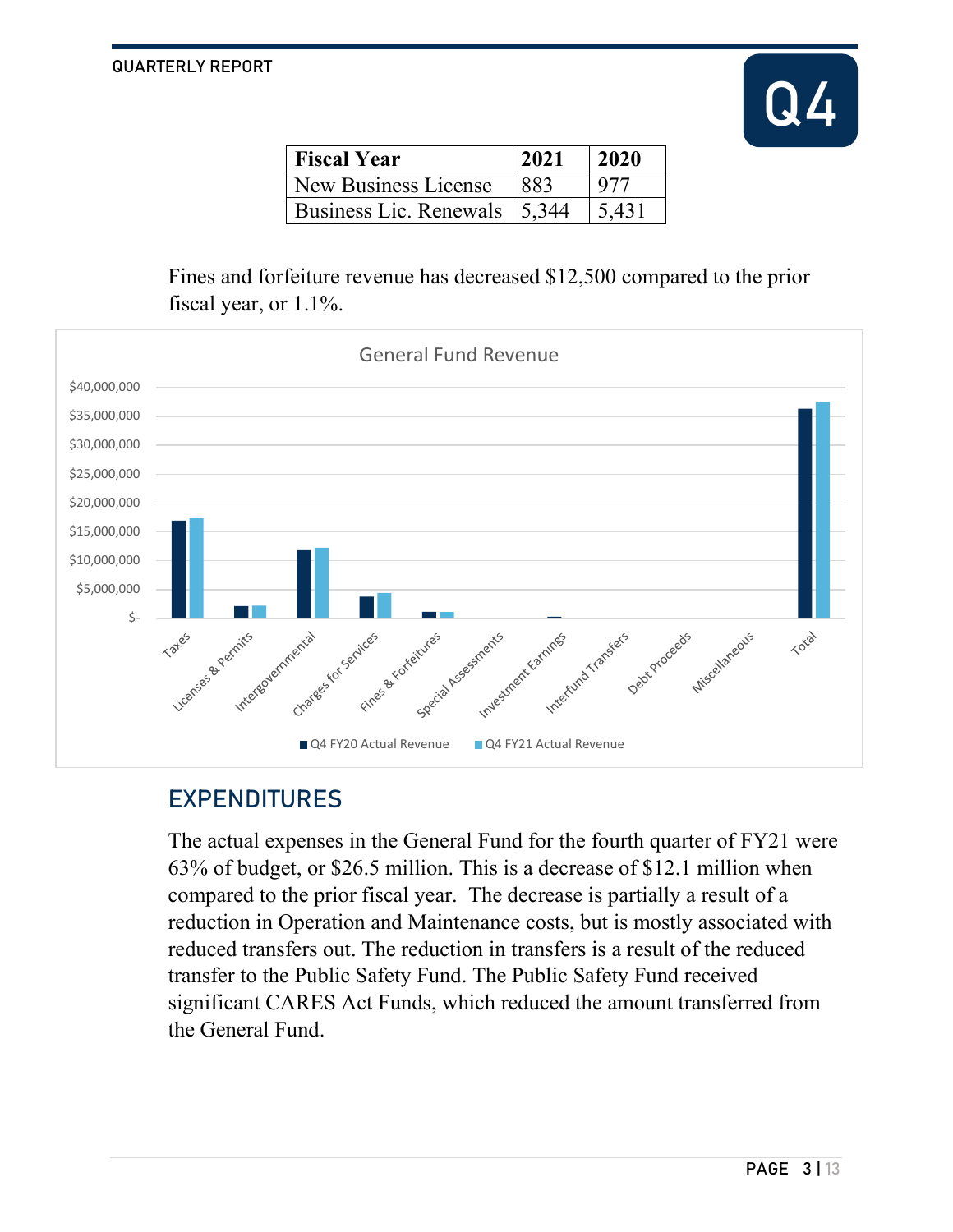



# PUBLIC SAFETY FUND

### REVENUE

The Public Safety Fund tax revenue collected through the end of the fourth quarter is 130%, or \$17.1 million, of the total budgeted amount. Total tax revenue budgeted in the Public Safety Fund for FY21 is \$13.1 million. This did not include any amounts for the Public Safety Mill Levy that was approved by voters in September of 2020. Passage of that levy will increase tax revenue by approximately \$4.2M over what was budgeted.

Overall Public Safety Fund revenue increased by 5.9% over FY20, or \$2.8 million. The major contributing factors are the increase in tax revenue related to the new Public Safety Mill Levy, the reimbursement from the State of Montana for eligible CARES Act expenditures (\$12,785,470 in FY21), and an increase in debt proceeds related to the Police Evidence Building expansion (\$2,514,612).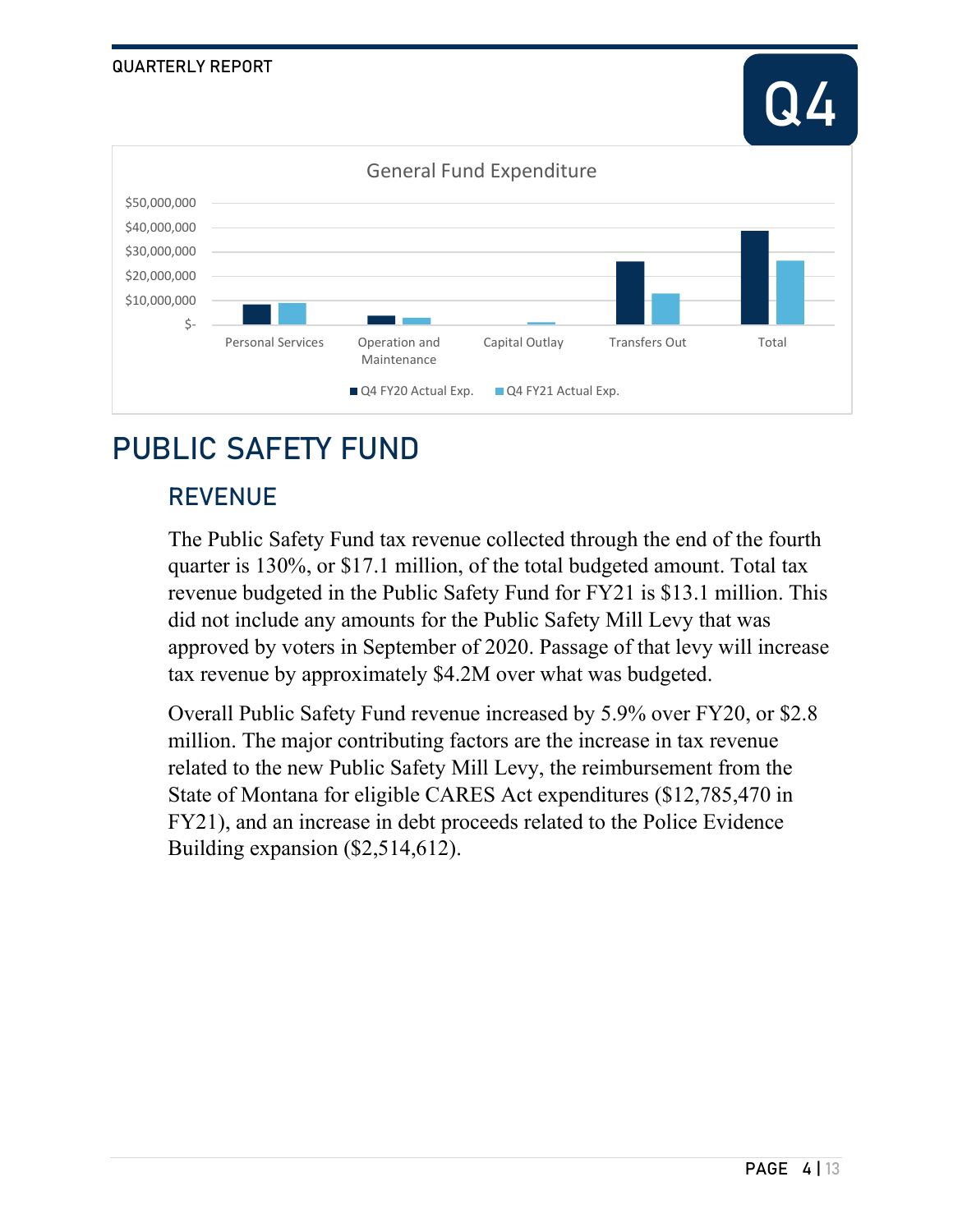

# EXPENDITURE

Expenditures in the Public Safety Fund were up 7.1%, or \$3,307,215, over FY20. Personal Services expenses for salaries and wages is up 6.2%, \$2.3M over the prior year and Operation and Maintenance is up \$1.1M over the prior year. Total expenditures are 100% of the total annual amount budgeted. Both departments saw increased overtime and capital expenses over the amount that was originally budgeted. COVID overtime was reimbursed by the State of Montana CARES funds through December 2020.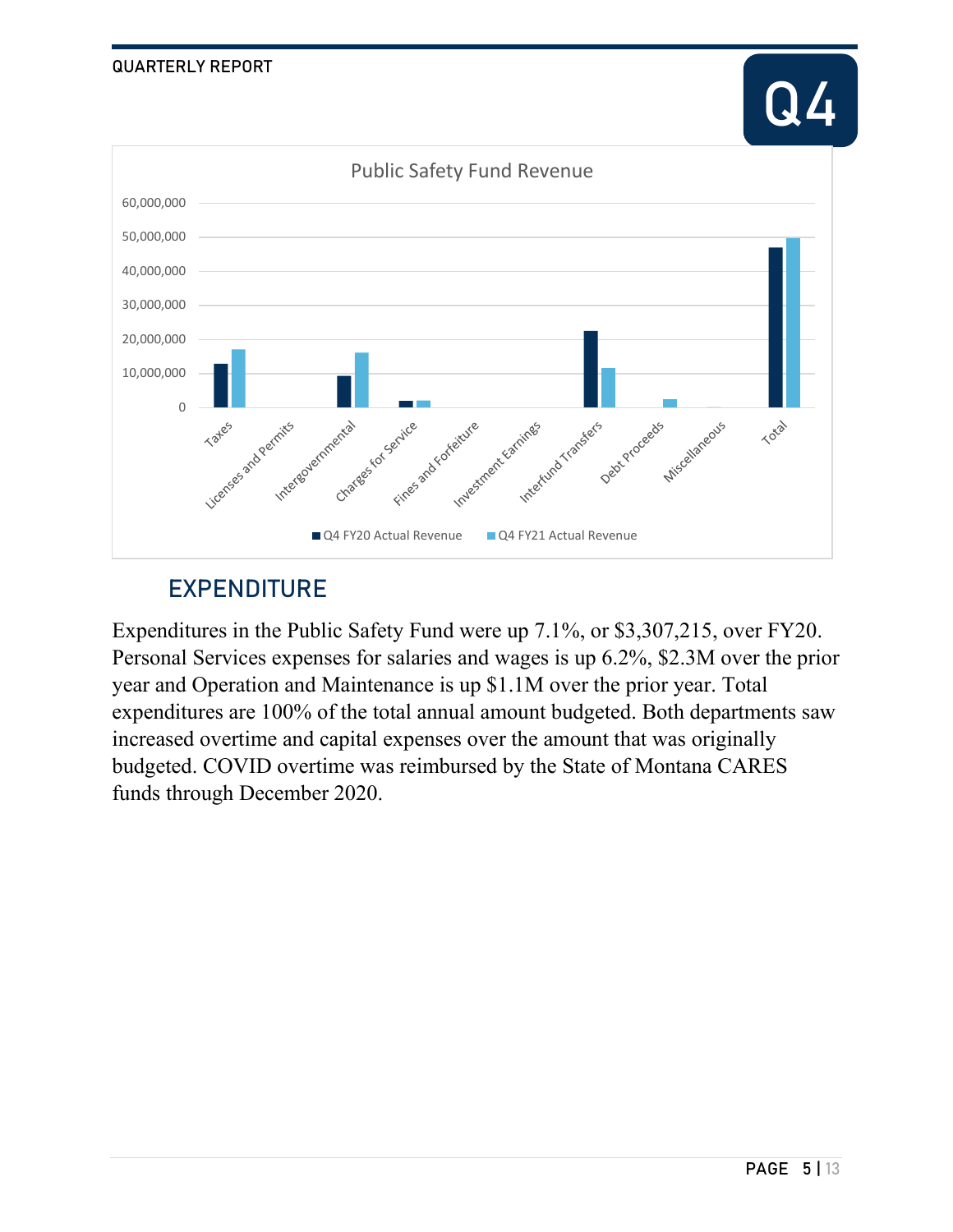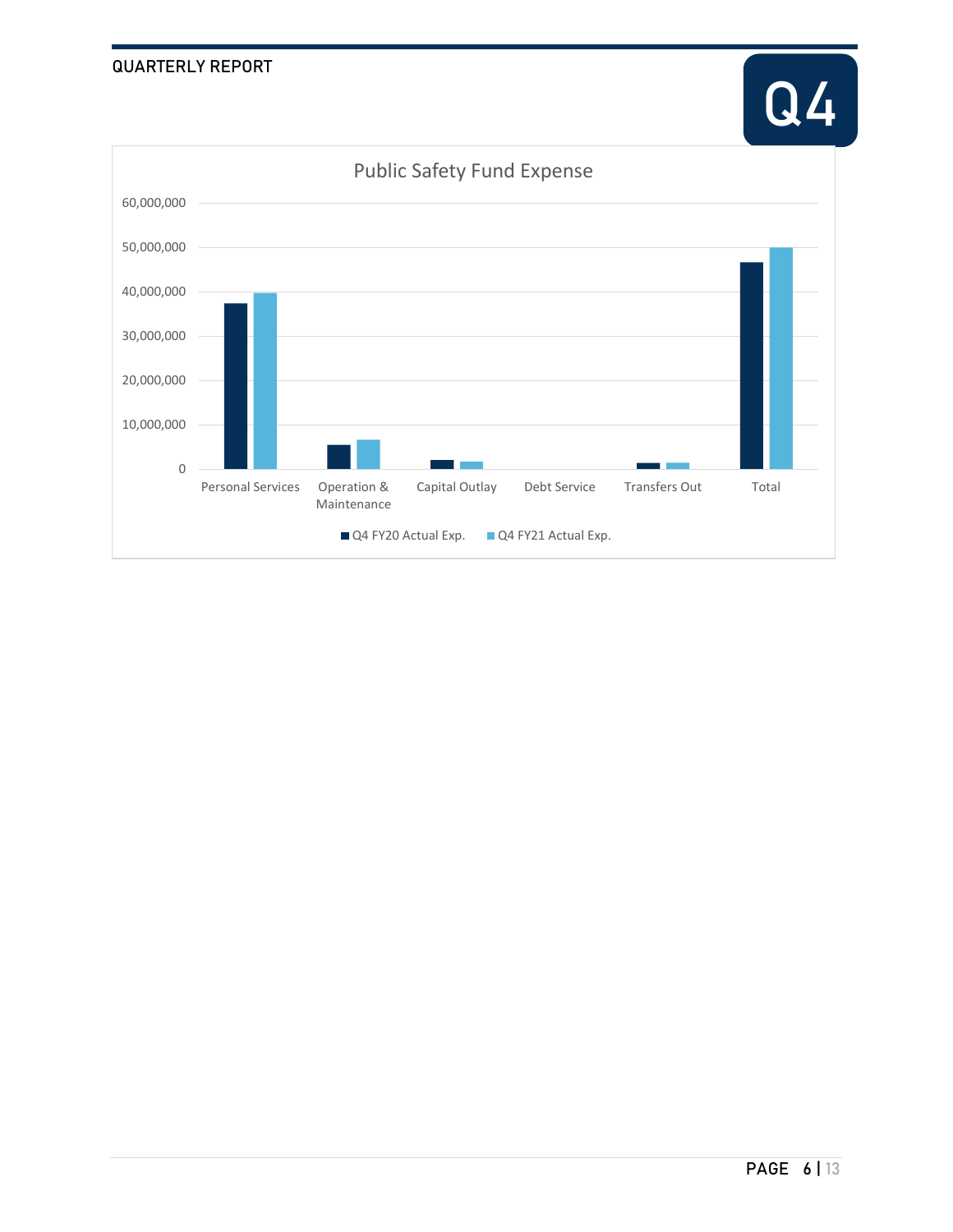

# FY 2021 Q4 Unaudited Major Fund Financial Reports

#### **City of Billings**

#### **GENERAL FUND OPERATING**

|                               | <b>Total 2021</b> |                |  |                 |     |             |                  |       |                 |
|-------------------------------|-------------------|----------------|--|-----------------|-----|-------------|------------------|-------|-----------------|
|                               |                   | Amended        |  | <b>YTD 2021</b> |     | 2021        |                  |       | <b>YTD 2020</b> |
|                               |                   | <b>Budget</b>  |  | Actual          |     | Encumbrance | Variance         | %     | Actual          |
| <b>Revenues:</b>              |                   |                |  |                 |     |             |                  |       |                 |
| <b>TAXES</b>                  | \$                | 17,644,369 \$  |  | 17,352,076 \$   |     |             | (292, 293)<br>Ŝ. | 98    | \$16,959,084    |
| <b>LICENSES &amp; PERMITS</b> |                   | 2,088,038      |  | 2,261,849       |     |             | 173,811          | 108   | 2,166,186       |
| <b>INTER-GOVERNMENTAL</b>     |                   | 12,065,752     |  | 12,259,902      |     |             | 194,150          | 102   | 11,838,745      |
| <b>CHARGES FOR SERVICES</b>   |                   | 4,133,225      |  | 4,453,803       |     |             | 320,578          | 108   | 3,808,157       |
| <b>FINES &amp; FORFEITS</b>   |                   | 1,511,877      |  | 1,132,756       |     |             | (379, 121)       | 75    | 1,145,294       |
| SPECIAL ASSESMENTS            |                   |                |  | 26,267          |     |             | 26,267           |       | 4,157           |
| <b>INVESTMENT EARNINGS</b>    |                   | 233,000        |  | 33,905          |     |             | (199,095)        | 15    | 314,773         |
| <b>INTERFUND TRANSFERS</b>    |                   | 9,600          |  |                 |     |             | (9,600)          |       | 42,257          |
| <b>MISCELLANEOUS</b>          |                   |                |  | 5,253           |     |             | 5,253            |       | 54,848          |
| <b>Total Revenues</b>         | \$                | 37,685,861 \$  |  | 37,525,811      | -\$ |             | (160,050)<br>- S | 100   | \$36,333,501    |
| <b>Expenditures:</b>          |                   |                |  |                 |     |             |                  |       |                 |
| <b>By Category</b>            |                   |                |  |                 |     |             |                  |       |                 |
| PERSONAL SERVICES             | \$                | $9,290,762$ \$ |  | 9,126,949       | -Ś  | ۰.          | Ŝ.<br>163,813    | 98    | Ŝ.<br>8,478,105 |
| <b>OPERATIONS &amp; MAINT</b> |                   | 3,412,557      |  | 3,091,721       |     | 58,223      | 262,613          | 92    | 3,918,122       |
| <b>CAPITAL</b>                |                   | 97,266         |  | 1,262,817       |     | 336,773     | (1,502,324)      | 1,645 | 132,568         |
| <b>INTERFUND TRANSFERS</b>    |                   | 29,805,165     |  | 13,050,055      |     |             | 16,755,110       | 44    | 26, 147, 990    |
| <b>Total Expenditures</b>     | \$                | 42,605,750 \$  |  | 26,531,543      | \$  | 394,996     | \$15,679,212     | 63    | \$38,676,785    |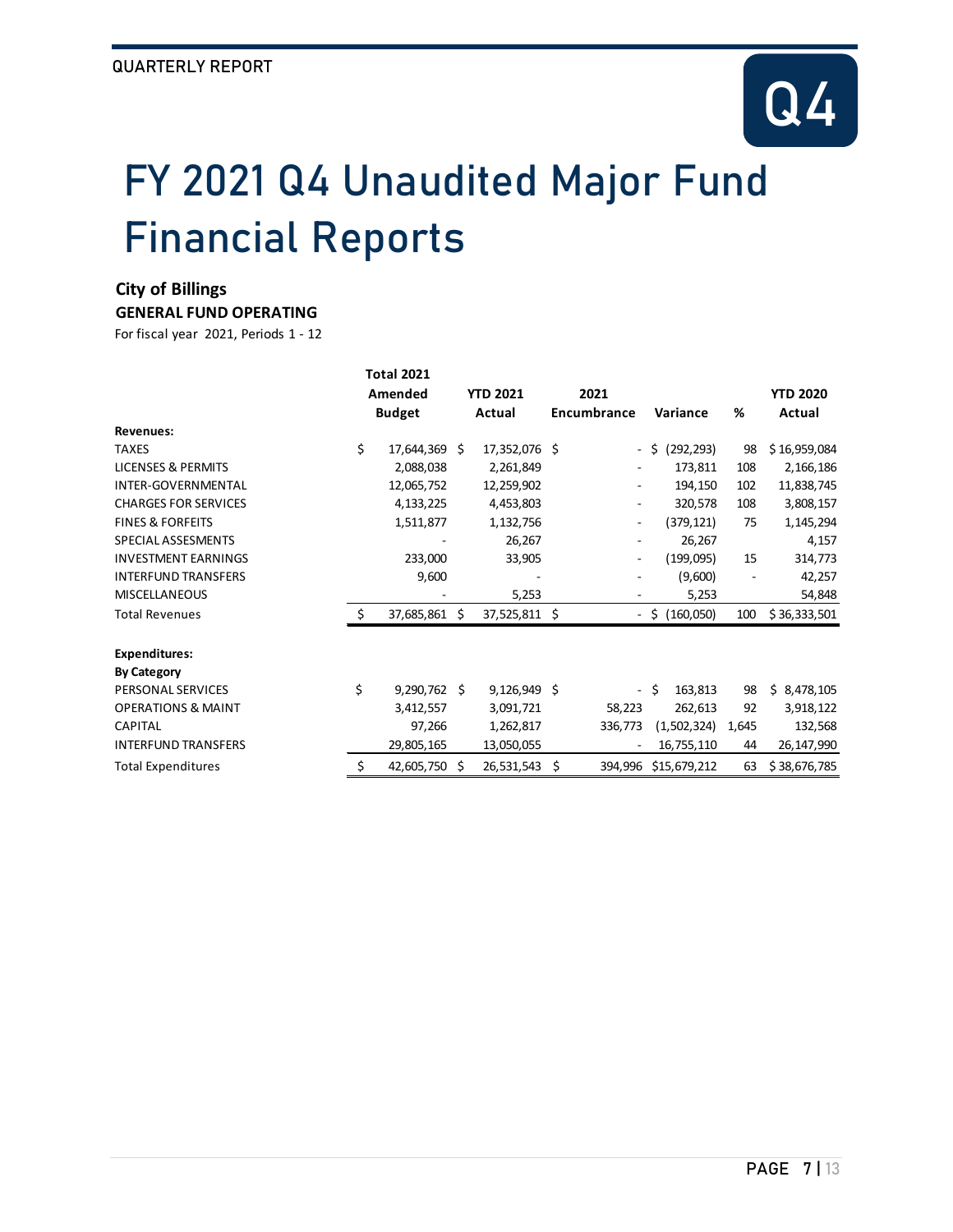

#### **City of Billings GENERAL FUND-BY DEPT DIVISION**

|                               | <b>Total 2021</b><br>Amended |   | <b>YTD 2021</b> | 2021        |      |            |     |     | <b>YTD 2020</b> |
|-------------------------------|------------------------------|---|-----------------|-------------|------|------------|-----|-----|-----------------|
|                               | <b>Budget</b>                |   | Actual          | Encumbrance |      | Variance   | %   |     | Actual          |
| Expenditures:                 |                              |   |                 |             |      |            |     |     |                 |
| <b>By Department/Division</b> |                              |   |                 |             |      |            |     |     |                 |
| <b>MAYOR &amp; COUNCIL</b>    | \$<br>267,019 \$             |   | 223,868 \$      |             | - \$ | 43,151     | 84  | -\$ | 222,787         |
| CITY ADMINISTRATOR            | 1,068,302                    |   | 1,048,374       | 46,867      |      | (26, 939)  | 103 |     | 861,052         |
| <b>HUMAN RESOURCES</b>        | 842,729                      |   | 823,157         | 1,483       |      | 18,089     | 98  |     | 791,672         |
| <b>CITY ATTORNEY</b>          | 2,184,330                    |   | 2,123,860       | 1,626       |      | 58,844     | 97  |     | 2,058,944       |
| <b>MUNICIPAL COURT</b>        | 1,494,995                    |   | 1,400,740       |             |      | 94,255     | 94  |     | 1,369,689       |
| <b>FINANCE</b>                | 1,567,532                    |   | 1,524,419       |             |      | 43,114     | 97  |     | 1,553,637       |
| <b>CODE ENFORCEMENT</b>       | 578,202                      |   | 556,350         | 1,425       |      | 20,426     | 96  |     | 507,961         |
| <b>PARKS &amp; RECREATION</b> | 4,534,945                    |   | 4,552,604       | 342,145     |      | (359, 804) | 108 |     | 5,160,445       |
| NON-DEPARTMENTAL              | 30,067,696                   |   | 14,278,172      | 1,450       |      | 15,788,074 | 47  |     | 26, 150, 597    |
| <b>Total Expenditures</b>     | 42,605,750                   | Ŝ | 26,531,543 \$   | 394,996     | Ŝ.   | 15,679,212 | 63  |     | \$38,676,785    |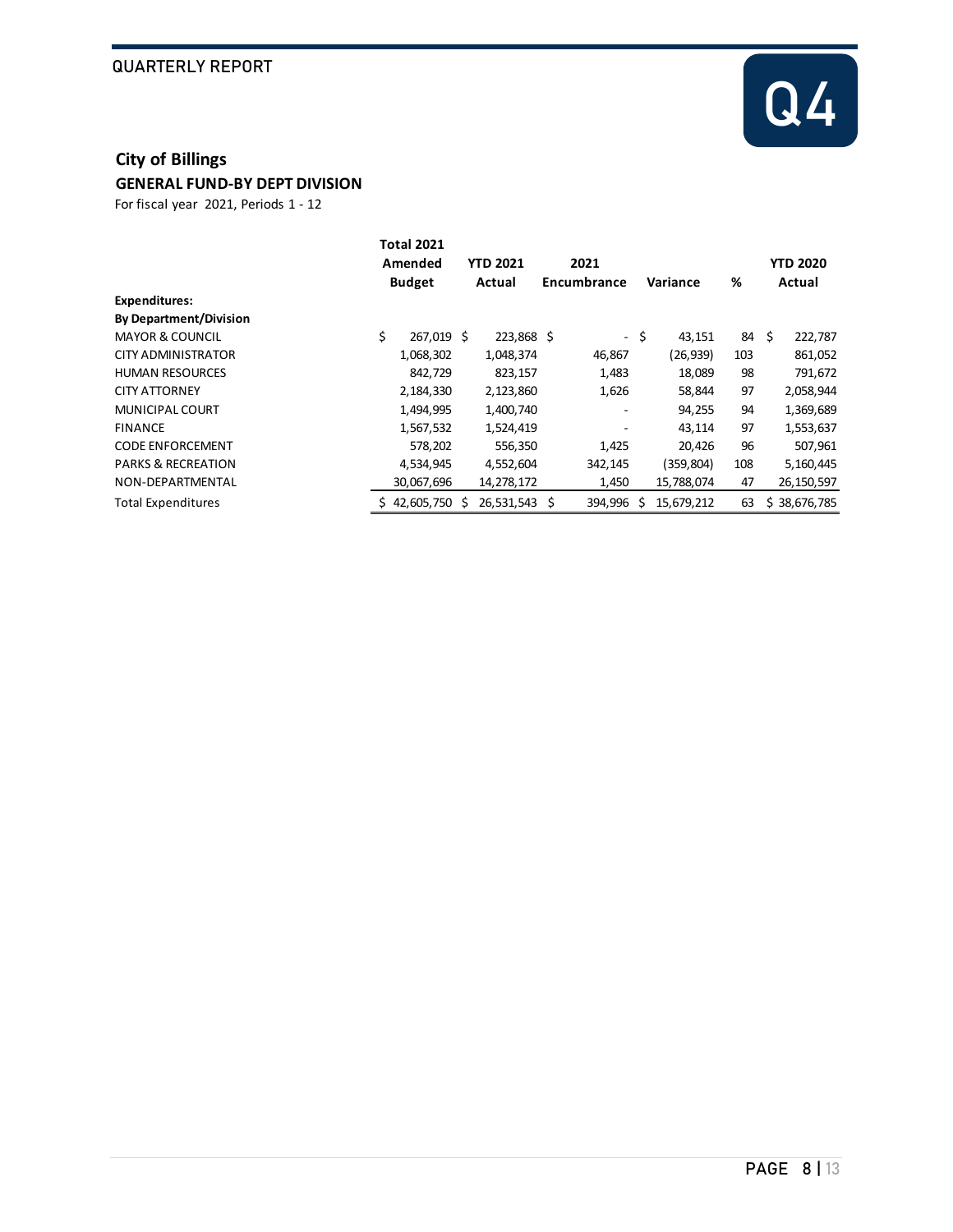

# **City of Billings**

**PUBLIC SAFETY FUND**

|                               | <b>Total 2021</b> |                  |                              |                  |                              |                 |
|-------------------------------|-------------------|------------------|------------------------------|------------------|------------------------------|-----------------|
|                               | Amended           | <b>YTD 2021</b>  | 2021                         |                  |                              | <b>YTD 2020</b> |
|                               | <b>Budget</b>     | Actual           | <b>Encumbrance</b>           | Variance         | %                            | Actual          |
| <b>Revenues:</b>              |                   |                  |                              |                  |                              |                 |
| <b>TAXES</b>                  | \$13,143,856      | $$17,122,225$ \$ |                              | $$3,978,369$ 130 |                              | \$12,923,063    |
| <b>LICENSES &amp; PERMITS</b> | 35,450            | 33,743           |                              | (1,707)          | 95                           | 40,535          |
| <b>INTER-GOVERNMENTAL</b>     | 3,263,382         | 16,180,093       |                              | 12,916,711       | 496                          | 9,386,915       |
| <b>CHARGES FOR SERVICES</b>   | 2,301,727         | 2,191,837        |                              | (109, 890)       | 95                           | 1,980,077       |
| <b>FINES &amp; FORFEITS</b>   | 2,400             | 3,506            |                              | 1,106            | 146                          | 2,503           |
| <b>INVESTMENT EARNINGS</b>    | 12,800            | 2,574            |                              | (10, 226)        | 20                           | 15,475          |
| <b>INTERFUND TRANSFERS</b>    | 28,418,949        | 11,660,471       |                              | (16, 758, 478)   | 41                           | 22,554,927      |
| <b>DEBT PROCEEDS</b>          |                   | 2,514,612        |                              | 2,514,612        | $\qquad \qquad \blacksquare$ |                 |
| <b>MISCELLANEOUS</b>          | 50,700            | 113,641          |                              | 62,941 224       |                              | 122,872         |
| <b>Total Revenues</b>         | \$47,229,264      | $$49,822,702$ \$ | $\qquad \qquad \blacksquare$ | \$2,593,438 105  |                              | \$47,026,367    |
| <b>Expenditures:</b>          |                   |                  |                              |                  |                              |                 |
| <b>By Category</b>            |                   |                  |                              |                  |                              |                 |
| PERSONAL SERVICES             | \$39,337,092      | $$39,787,703$ \$ |                              | (450,611)<br>- S | 101                          | \$37,479,886    |
| <b>OPERATIONS &amp; MAINT</b> | 7,358,494         | 6,725,649        | 258,499                      | 374,346          | 95                           | 5,580,350       |
| <b>CAPITAL</b>                | 1,508,491         | 1,810,419        | 58,307                       | (360, 235)       | 124                          | 2,144,237       |
| <b>DEBT SERVICE</b>           | 250,000           | 127,985          |                              | 122,015          | 51                           | 1,871           |
| <b>INTERFUND TRANSFERS</b>    | 1,555,621         | 1,555,621        |                              |                  | 100                          | 1,509,103       |
| <b>Total Expenditures</b>     | \$50,009,698      | $$50,007,377$ \$ | 316,805 \$                   | $(314, 485)$ 101 |                              | \$46,715,447    |
| <b>By Department/Division</b> |                   |                  |                              |                  |                              |                 |
| <b>POLICE</b>                 | \$28,058,477      | \$28,043,735     | 76,274 \$<br>Ŝ.              | (61, 533)        | 100                          | \$26,078,339    |
| <b>FIRE</b>                   | 21,951,221        | 21,963,642       | 240,531                      | (252, 952)       | 101                          | 20,637,108      |
| <b>Total Expenditures</b>     | \$50,009,698      | \$50,007,377     | \$<br>316,805 \$             | (314, 485)       | 101                          | \$46,715,447    |
|                               |                   |                  |                              |                  |                              |                 |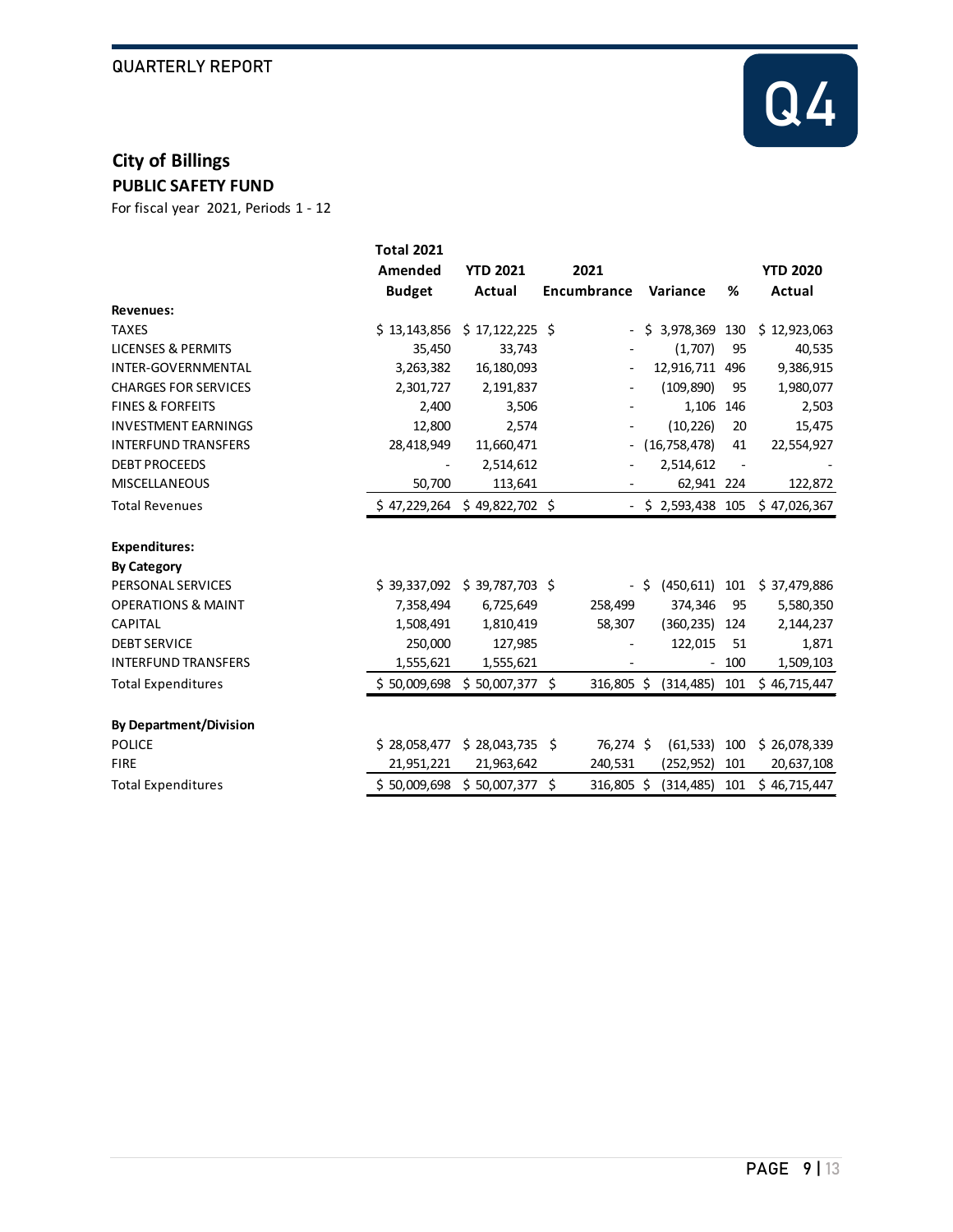

# **City of Billings**

**AIRPORT OPERATING FUND**

For fiscal year 2021, Periods 1 - 12

|                               | <b>Total 2021</b> |               |  |                 |  |                          |                     |                |    |                 |
|-------------------------------|-------------------|---------------|--|-----------------|--|--------------------------|---------------------|----------------|----|-----------------|
|                               |                   | Amended       |  | <b>YTD 2021</b> |  | 2021                     |                     |                |    | <b>YTD 2020</b> |
|                               |                   | <b>Budget</b> |  | Actual          |  | Encumbrance              | Variance            | %              |    | Actual          |
| <b>Revenues:</b>              |                   |               |  |                 |  |                          |                     |                |    |                 |
| <b>INTER-GOVERNMENTAL</b>     | \$                | 5,925,400 \$  |  | 12,646,996 \$   |  | Ŝ<br>$\sim$              | 6,721,596           | $213 \quad $5$ |    | 9,175,700       |
| <b>CHARGES FOR SERVICES</b>   |                   | 10,678,938    |  | 9,207,154       |  | $\overline{\phantom{a}}$ | (1,471,784)         | 86             |    | 11,037,266      |
| <b>INVESTMENT EARNINGS</b>    |                   | 216,152       |  | 31,555          |  | $\overline{\phantom{a}}$ | (184, 597)          | 15             |    | 253,108         |
| <b>DEBT PROCEEDS</b>          |                   | 25,000,000    |  | 898,955         |  | $\overline{\phantom{a}}$ | (24,101,045)        | 4              |    |                 |
| <b>MISCELLANEOUS</b>          |                   | 36,128        |  | 70,691          |  | $\overline{\phantom{a}}$ | 34,563              | 196            |    | 72,853          |
| <b>Total Revenues</b>         | <sup>\$</sup>     | 41,856,618 \$ |  | 22,855,350 \$   |  |                          | $-$ \$ (19,001,268) | 55             | Ŝ. | 20,538,927      |
| <b>Expenditures:</b>          |                   |               |  |                 |  |                          |                     |                |    |                 |
| <b>By Category</b>            |                   |               |  |                 |  |                          |                     |                |    |                 |
| PERSONAL SERVICES             | \$                | 4,659,668 \$  |  | $4,513,352$ \$  |  | - \$                     | 146,316             | 97             | Ŝ. | 4,440,799       |
| <b>OPERATIONS &amp; MAINT</b> |                   | 3,605,950     |  | 2,387,569       |  | 110,739                  | 1,107,642           | 69             |    | 2,877,832       |
| <b>CAPITAL</b>                |                   | 35,505,684    |  | 15,850,099      |  | 8,265,951                | 11,389,633          | 68             |    | 10,627,990      |
| <b>DEBT SERVICE</b>           |                   | 1,048,234     |  | 473,654         |  |                          | 574,580             | 45             |    | 250,243         |
| <b>Total Expenditures</b>     |                   | 44,819,536 \$ |  | 23,224,674 \$   |  | 8,376,690<br>S           | 13,218,171          | 71             | S  | 18,196,864      |

#### **City of Billings**

#### **PUBLIC WORKS-SOLID WASTE FUND**

|                               | <b>Total 2021</b><br>Amended<br><b>Budget</b> |      | <b>YTD 2021</b><br>Actual | 2021<br>Encumbrance      |      | Variance    | %                            |     | <b>YTD 2020</b><br>Actual |
|-------------------------------|-----------------------------------------------|------|---------------------------|--------------------------|------|-------------|------------------------------|-----|---------------------------|
| Revenues:                     |                                               |      |                           |                          |      |             |                              |     |                           |
| <b>INTER-GOVERNMENTAL</b>     | \$                                            | - \$ | $1,329$ \$                |                          | - \$ | 1,329       |                              | -\$ |                           |
| <b>CHARGES FOR SERVICES</b>   | 16,498,000                                    |      | 17,236,452                | $\overline{\phantom{a}}$ |      | 738,452     | 104                          |     | 16,470,068                |
| <b>INVESTMENT EARNINGS</b>    | 225,000                                       |      | 67,025                    | $\overline{\phantom{a}}$ |      | (157,975)   | 30                           |     | 591,616                   |
| <b>MISCELLANEOUS</b>          |                                               |      | 14,770                    |                          |      | 14,770      | $\qquad \qquad \blacksquare$ |     | 1,705                     |
| Total Revenues                | 16,723,000 \$                                 |      | 17,319,576 \$             | $\sim$                   | -\$  | 596,576     | 104                          | Ś.  | 17,063,388                |
| <b>Expenditures:</b>          |                                               |      |                           |                          |      |             |                              |     |                           |
| <b>By Category</b>            |                                               |      |                           |                          |      |             |                              |     |                           |
| PERSONAL SERVICES             | \$<br>$5,843,090$ \$                          |      | 5,670,177 \$              |                          | - \$ | 172,913     | 97                           | Ŝ.  | 5,511,740                 |
| <b>OPERATIONS &amp; MAINT</b> | 6,017,784                                     |      | 5,422,870                 | 396,301                  |      | 198,613     | 97                           |     | 5,368,233                 |
| <b>CAPITAL</b>                | 15,572,358                                    |      | 11,295,629                | 2,040,845                |      | 2,235,884   | 86                           |     | 17,980,196                |
| <b>DEBT SERVICE</b>           | 1,561,775                                     |      | 413,738                   |                          |      | 1,148,038   | 26                           |     | 432,738                   |
| <b>Total Expenditures</b>     | 28,995,007                                    | S    | 22,802,414                | \$<br>2,437,146          |      | \$3,755,447 | 87                           | S   | 29,292,907                |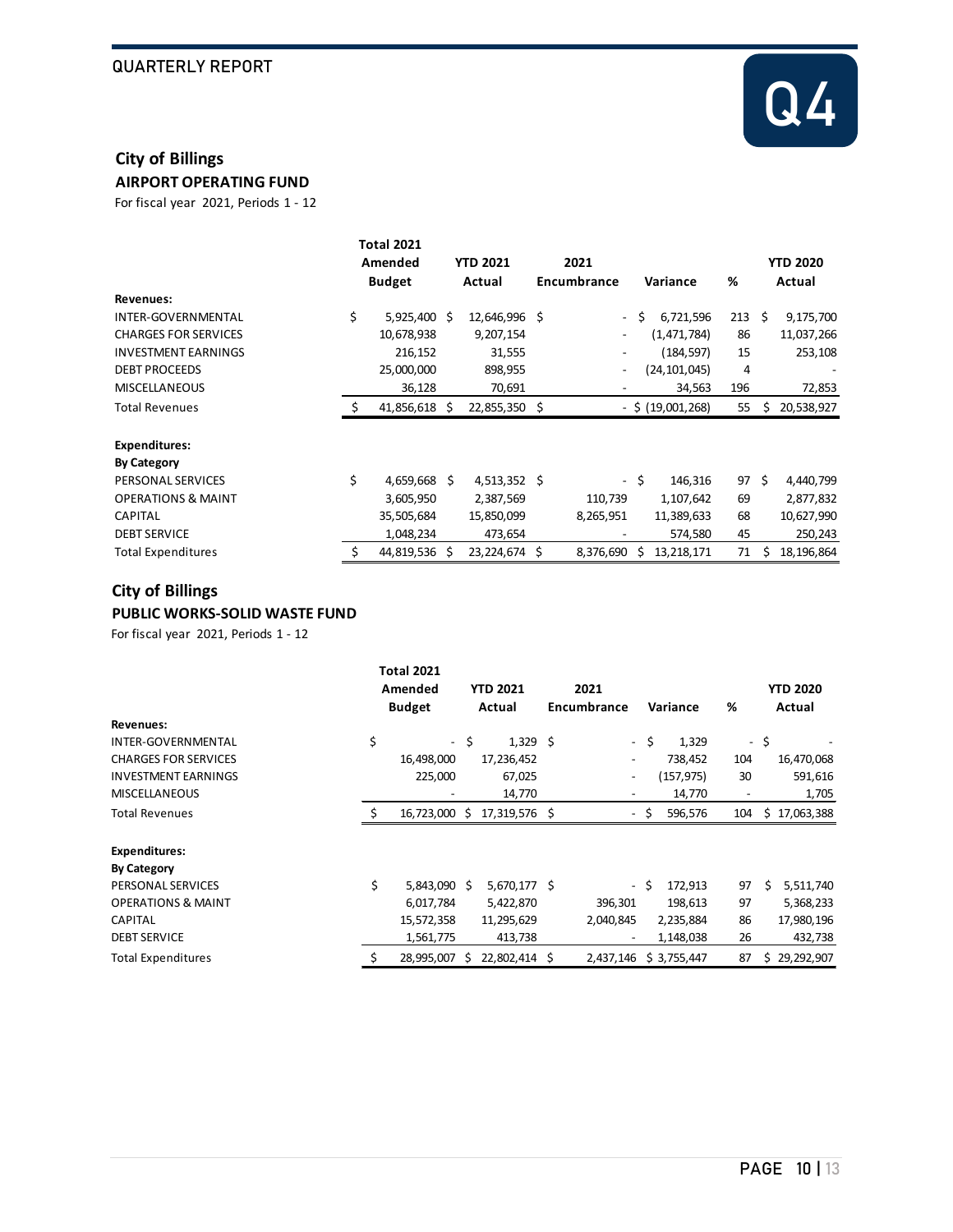

#### **City of Billings**

**PUBLIC WORKS-WATER FUND**

For fiscal year 2021, Periods 1 - 12

|                               | <b>Total 2021</b><br>Amended<br><b>Budget</b> |      | <b>YTD 2021</b><br>Actual |    | 2021<br>Encumbrance          | Variance         | %     |    | <b>YTD 2020</b><br>Actual |
|-------------------------------|-----------------------------------------------|------|---------------------------|----|------------------------------|------------------|-------|----|---------------------------|
| Revenues:                     |                                               |      |                           |    |                              |                  |       |    |                           |
| <b>INTER-GOVERNMENTAL</b>     | \$                                            | - \$ | $1,714$ \$                |    | - \$                         | 1,714            |       | \$ | 369                       |
| <b>CHARGES FOR SERVICES</b>   | 29,289,200                                    |      | 28,396,226                |    | $\overline{a}$               | (892,974)        | 97    |    | 24,961,120                |
| <b>INVESTMENT EARNINGS</b>    | 534,500                                       |      | 731,054                   |    | $\overline{\phantom{0}}$     | 196,554          | 137   |    | 1,161,913                 |
| <b>MISCELLANEOUS</b>          | 7,200                                         |      | 314,173                   |    | $\qquad \qquad \blacksquare$ | 306,973          | 4,364 |    | 236,918                   |
| <b>Total Revenues</b>         | 29,830,900 \$                                 |      | 29,443,167                | \$ |                              | $-$ \$ (387,733) | 99    |    | 26,360,320                |
| <b>Expenditures:</b>          |                                               |      |                           |    |                              |                  |       |    |                           |
| <b>By Category</b>            |                                               |      |                           |    |                              |                  |       |    |                           |
| PERSONAL SERVICES             | \$<br>5,010,787 \$                            |      | 4,688,065 \$              |    | - \$                         | 322,722          | 94    | Ŝ. | 4,618,350                 |
| <b>OPERATIONS &amp; MAINT</b> | 8,531,893                                     |      | 7,924,763                 |    | 769,476                      | (162,347)        | 102   |    | 8,282,137                 |
| <b>CAPITAL</b>                | 21,653,658                                    |      | 10,049,804                |    | 10,655,300                   | 948,554          | 96    |    | 16,776,686                |
| <b>DEBT SERVICE</b>           | 2,770,000                                     |      | 287,476                   |    | $\overline{\phantom{a}}$     | 2,482,524        | 10    |    | 315,390                   |
| <b>Total Expenditures</b>     | 37,966,338 \$                                 |      | 22,950,108                | Ś. | 11,424,776                   | \$3,591,454      | 91    |    | 29,992,563                |

#### **City of Billings PUBLIC WORKS-WASTEWATER FUND**

|                               | <b>Total 2021</b><br>Amended |      | <b>YTD 2021</b> | 2021                     |      |              |    |      | <b>YTD 2020</b> |
|-------------------------------|------------------------------|------|-----------------|--------------------------|------|--------------|----|------|-----------------|
|                               | <b>Budget</b>                |      | Actual          | Encumbrance              |      | Variance     | %  |      | Actual          |
| <b>Revenues:</b>              |                              |      |                 |                          |      |              |    |      |                 |
| <b>INTER-GOVERNMENTAL</b>     | \$                           | - \$ | $5,268$ \$      |                          | - \$ | 5,268        |    | - \$ |                 |
| <b>CHARGES FOR SERVICES</b>   | 21,770,290                   |      | 21,584,152      | $\overline{\phantom{a}}$ |      | (186, 138)   | 99 |      | 20,278,411      |
| <b>INVESTMENT EARNINGS</b>    | 425,000                      |      | 106,924         | $\overline{\phantom{a}}$ |      | (318,076)    | 25 |      | 746,345         |
| <b>MISCELLANEOUS</b>          |                              |      | 110,586         | -                        |      | 110,586      |    |      | 179,539         |
| <b>Total Revenues</b>         | 22,195,290 \$                |      | 21,806,929 \$   |                          | - \$ | (388, 361)   | 98 | \$.  | 21, 204, 295    |
| <b>Expenditures:</b>          |                              |      |                 |                          |      |              |    |      |                 |
| <b>By Category</b>            |                              |      |                 |                          |      |              |    |      |                 |
| PERSONAL SERVICES             | \$<br>$4,123,310$ \$         |      | 3,889,861 \$    |                          | - \$ | 233,449      | 94 | - \$ | 3,876,163       |
| <b>OPERATIONS &amp; MAINT</b> | 7,188,387                    |      | 5,459,669       | 1,151,916                |      | 576,802      | 92 |      | 5,274,587       |
| <b>CAPITAL</b>                | 25,023,526                   |      | 7,800,351       | 8,294,868                |      | 8,928,307    | 64 |      | 17,835,756      |
| <b>DEBT SERVICE</b>           | 5,329,100                    |      | 1,301,179       |                          |      | 4,027,921    | 24 |      | 1,347,300       |
| <b>Total Expenditures</b>     | 41,664,323                   | .S   | 18,451,060 \$   | 9,446,784                |      | \$13,766,479 | 67 | Ś    | 28,333,806      |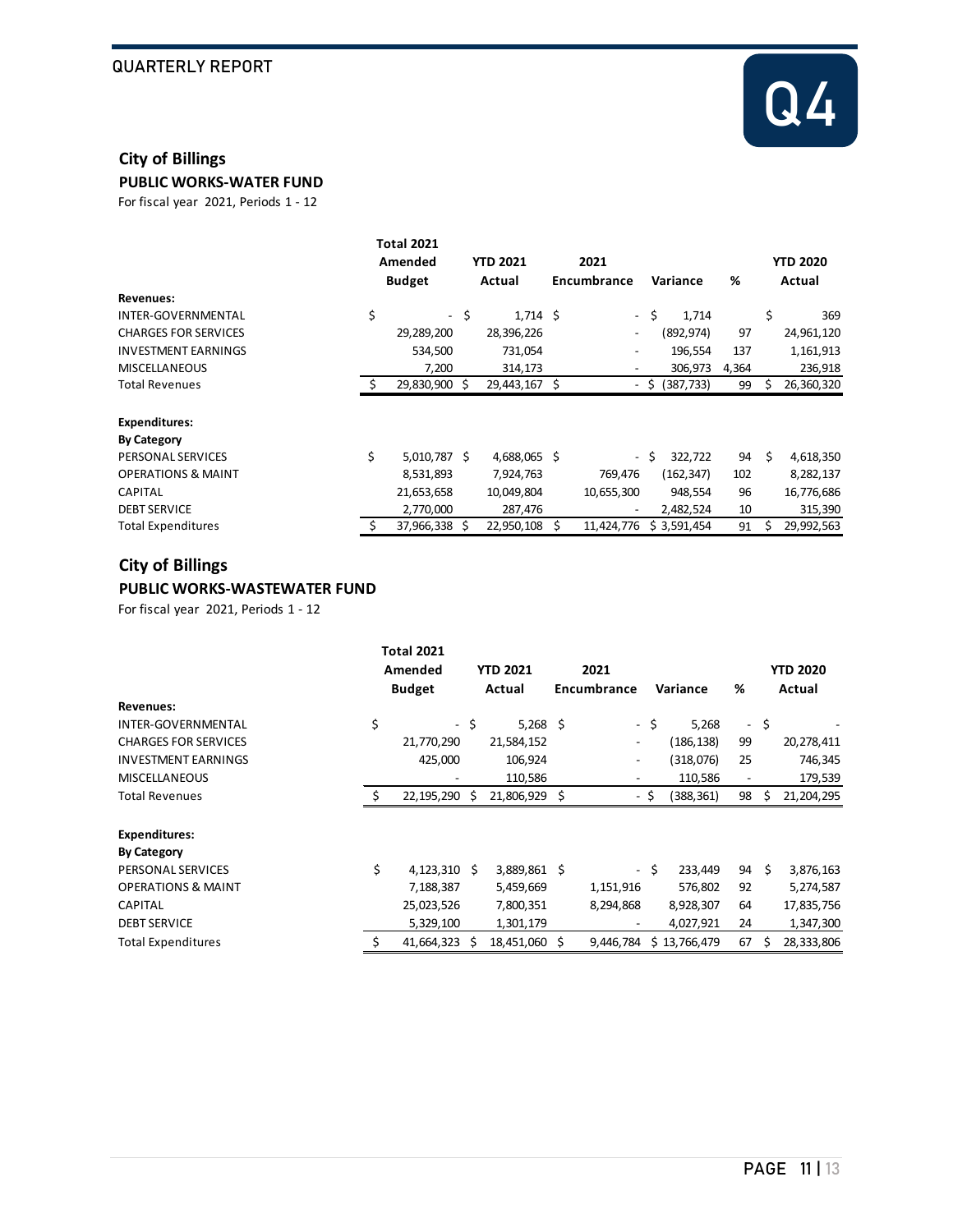

|                                 |                                   |              | <b>Percent of</b> |  |  |  |  |  |
|---------------------------------|-----------------------------------|--------------|-------------------|--|--|--|--|--|
|                                 | <b>FY21 Amended FY21 Expenses</b> |              | <b>Budget</b>     |  |  |  |  |  |
| <b>Fund Name</b>                | <b>Budget</b>                     | Thru 6-30-21 | <b>Utilized</b>   |  |  |  |  |  |
| Governmental                    |                                   |              |                   |  |  |  |  |  |
| 2015 Ballpark G.O. Refunding    | 763,033                           | 759,742      | 100%              |  |  |  |  |  |
| <b>Amend Park</b>               | 60,214                            | 10,222       | 17%               |  |  |  |  |  |
| <b>Arterial Streets</b>         | 7,305,575                         | 1,998,267    | 27%               |  |  |  |  |  |
| <b>Ballpark Donations</b>       | 118,385                           | 20,509       | 17%               |  |  |  |  |  |
| <b>Ballpark Repair Fund</b>     | 30,292                            | 3,144        | 10%               |  |  |  |  |  |
| <b>Building Inspection</b>      | 2,469,626                         | 2,003,143    | 81%               |  |  |  |  |  |
| Capital Replacement             | 2,930,660                         | 2,143,937    | 73%               |  |  |  |  |  |
| <b>CDBG</b>                     | 2,816,552                         | 1,656,233    | 59%               |  |  |  |  |  |
| Cemetery Improvements           | 48,000                            | 0            | 0%                |  |  |  |  |  |
| <b>Cemetery Perpetual Trust</b> | 5,600                             | 0            | 0%                |  |  |  |  |  |
| <b>City Attorney Grants</b>     | 315,285                           | 341,133      | 108%              |  |  |  |  |  |
| <b>City County Planning</b>     | 2,126,426                         | 1,825,152    | 86%               |  |  |  |  |  |
| Dog Park Construction           | 45,000                            | 44,085       | 98%               |  |  |  |  |  |
| Downtown Revolving Loan         | 226,247                           | 25,451       | 11%               |  |  |  |  |  |
| EOC 911                         | 1,186,996                         | 848,268      | 71%               |  |  |  |  |  |
| <b>Fire Grants</b>              | 340,950                           | 44,154       | 13%               |  |  |  |  |  |
| Gas Tax                         | 9,274,901                         | 4,157,783    | 45%               |  |  |  |  |  |
| Library Fund                    | 4,173,765                         | 3,734,851    | 89%               |  |  |  |  |  |
| Library GO Debt                 | 1,295,772                         | 1,295,417    | 100%              |  |  |  |  |  |
| Light Maintenance               | 3,009,639                         | 2,179,790    | 72%               |  |  |  |  |  |
| <b>Municipal Court Grants</b>   | 684,410                           | 293,255      | 43%               |  |  |  |  |  |
| Park District 1                 | 3,847,931                         | 2,692,609    | 70%               |  |  |  |  |  |
| Parks Maintenance               | 979,408                           | 951,633      | 97%               |  |  |  |  |  |
| Parks Programs                  | 191,212                           | 156,384      | 82%               |  |  |  |  |  |
| Parks Series 2000 GO Debt       | 123,826                           | 123,757      | 100%              |  |  |  |  |  |
| Police Programs                 | 1,711,776                         | 1,482,924    | 87%               |  |  |  |  |  |
| Road Maintenance Dist.          | 365                               | 360          | 99%               |  |  |  |  |  |
| Rose Park Pool                  | 112,952                           | 22,947       | 20%               |  |  |  |  |  |
| Series 2004A Street Imp         | 351,807                           | 348,622      | 99%               |  |  |  |  |  |
| <b>SID Construction</b>         | 5,504,819                         | 2,063,311    | 37%               |  |  |  |  |  |
| SID Fund                        | 861,500                           | 858,378      | 100%              |  |  |  |  |  |
| Sidewalk Construction           | 2,927,718                         | 791,694      | 27%               |  |  |  |  |  |
| Sidewalk Debt Svc               | 501,500                           | 496,958      | 99%               |  |  |  |  |  |
| Sidewalk Hazard Repair          | 236,258                           | 36,923       | 16%               |  |  |  |  |  |
| <b>Storm Sewer</b>              | 6,462,777                         | 3,668,302    | 57%               |  |  |  |  |  |
| <b>Storm Sewer Debt Svc</b>     | 1,013,595                         | 1,008,635    | 100%              |  |  |  |  |  |
| <b>Street Maintenance Dist</b>  | 9,355,498                         | 7,345,330    | 79%               |  |  |  |  |  |
| Street/Traffic Oper             | 11,221,162                        | 8,973,746    | 80%               |  |  |  |  |  |
| <b>Tax Increment East</b>       | 870,827                           | 808,296      | 93%               |  |  |  |  |  |
| Tax Increment N 27th            | 6,407,757                         | 5,241,550    | 82%               |  |  |  |  |  |
| <b>Tax Increment South</b>      | 7,483,718                         | 3,905,146    | 52%               |  |  |  |  |  |
| Urban Renewal Prop              | 62,809                            | 11,423       | 18%               |  |  |  |  |  |
|                                 |                                   |              |                   |  |  |  |  |  |